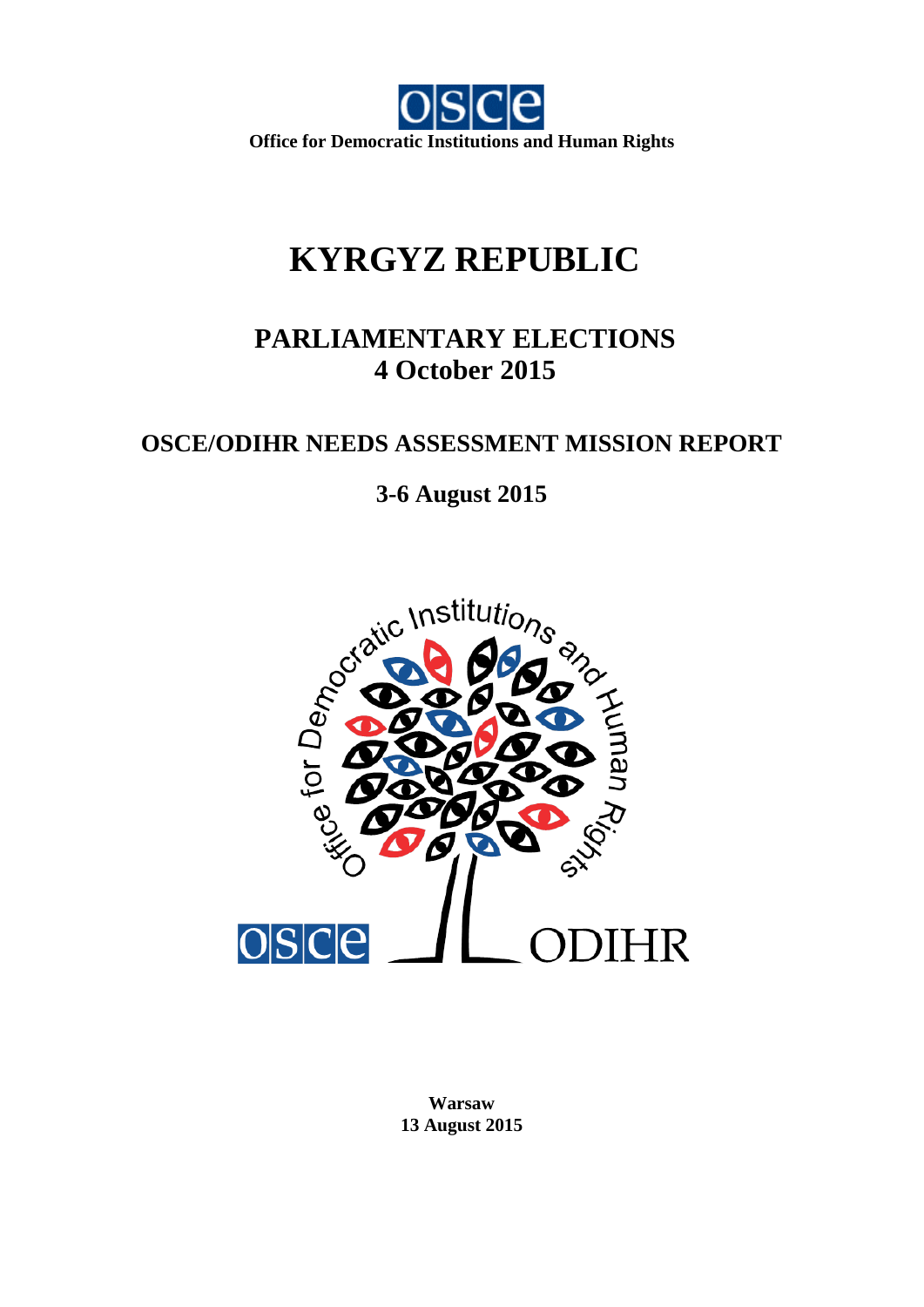## **TABLE OF CONTENTS**

|              | $\mathsf{A}$ . |  |  |
|--------------|----------------|--|--|
|              | R.             |  |  |
|              | $\mathcal{C}$  |  |  |
|              | D.             |  |  |
|              | $E_{\rm c}$    |  |  |
| $\mathbf{F}$ |                |  |  |
|              | G.             |  |  |
|              | H.             |  |  |
| $\mathbf{I}$ |                |  |  |
|              |                |  |  |
|              |                |  |  |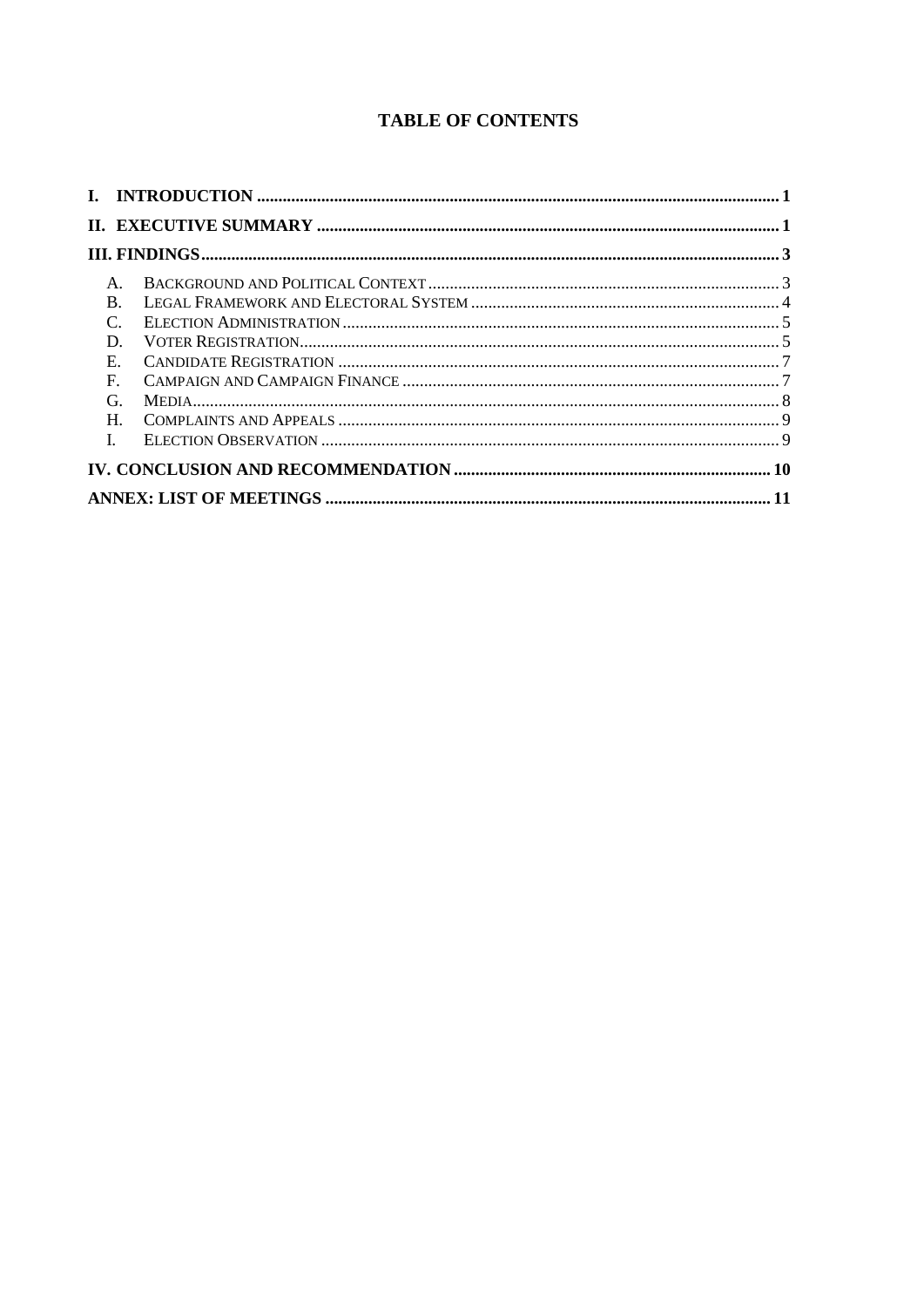### **KYRGYZ REPUBLIC PARLIAMENTARY ELECTIONS 4 October 2015**

### **OSCE/ODIHR Needs Assessment Mission Report**

### <span id="page-2-0"></span>**I. INTRODUCTION**

In anticipation of an invitation from the authorities of the Kyrgyz Republic to observe the 4 October 2015 parliamentary elections, and in accordance with its mandate, the OSCE Office for Democratic Institutions and Human Rights (OSCE/ODIHR) undertook a Needs Assessment Mission (NAM) from 3 to 6 August 20[1](#page-2-2)5.<sup>1</sup> The NAM included Mr. Steven Martin, OSCE/ODIHR Senior Adviser on New Voting Technologies, Mr. Alexey Gromov, OSCE/ODIHR Election Adviser, and Ms. Maria Chepurina, OSCE Parliamentary Assembly Programme Officer.

The purpose of the mission was to assess the pre-election environment and the preparations for the elections. Based on this assessment, the NAM should recommend whether to deploy an OSCE/ODIHR election-related activity for the forthcoming elections, and if so, what type of activity best meets the identified needs. Meetings were held with officials from state institutions and the election administration, as well as with representatives of political parties, media, civil society, and the international community. A list of meetings is annexed to this report.

The OSCE/ODIHR would like to thank the Ministry of Foreign Affairs and the OSCE Centre in Bishkek for their assistance in organizing the visit. The OSCE/ODIHR would also like to thank all of its interlocutors for taking the time to meet with the NAM and share their views.

### <span id="page-2-1"></span>**II. EXECUTIVE SUMMARY**

The president called the parliamentary elections for 4 October 2015. The unicameral 120-seat parliament (*Jogorku Kenesh*) is elected for a 5-year term under a closed-list proportional system. To qualify for seat allocation, a party must surpass a national 7 per cent threshold of votes cast and a 0.7 per cent threshold in every region. The OSCE/ODIHR has previously negatively commented on the separate regional threshold.

The upcoming elections will be conducted under a legal framework consisting primarily of the Constitution and laws on parliamentary elections and election commissions; both laws were amended in 2015. The amendments were generally supported by the parliamentary parties and partially address a number of previous OSCE/ODIHR recommendations, including establishing a centralized voter register, amending the electoral threshold, and providing more clarity in the electoral dispute resolution system. However, a number of recommendations remain unaddressed, including provisions restricting active and passive suffrage rights, existing multiple electoral thresholds, broad grounds for the deregistration of candidates, and a lack of provisions for ensuring campaign finance transparency and accountability.

Elections are administered by the Central Commission for Elections and Referenda (CEC), 54 Territorial Election Commissions, and some 2,350 Precinct Election Commissions. The majority of OSCE/ODIHR NAM interlocutors did not take issue with the impartiality and transparency of election commissions, referring to their balanced composition. However, concerns were raised over

<span id="page-2-2"></span>

<sup>&</sup>lt;sup>1</sup> On 11 August, the OSCE/ODIHR received an official invitation to observe the elections.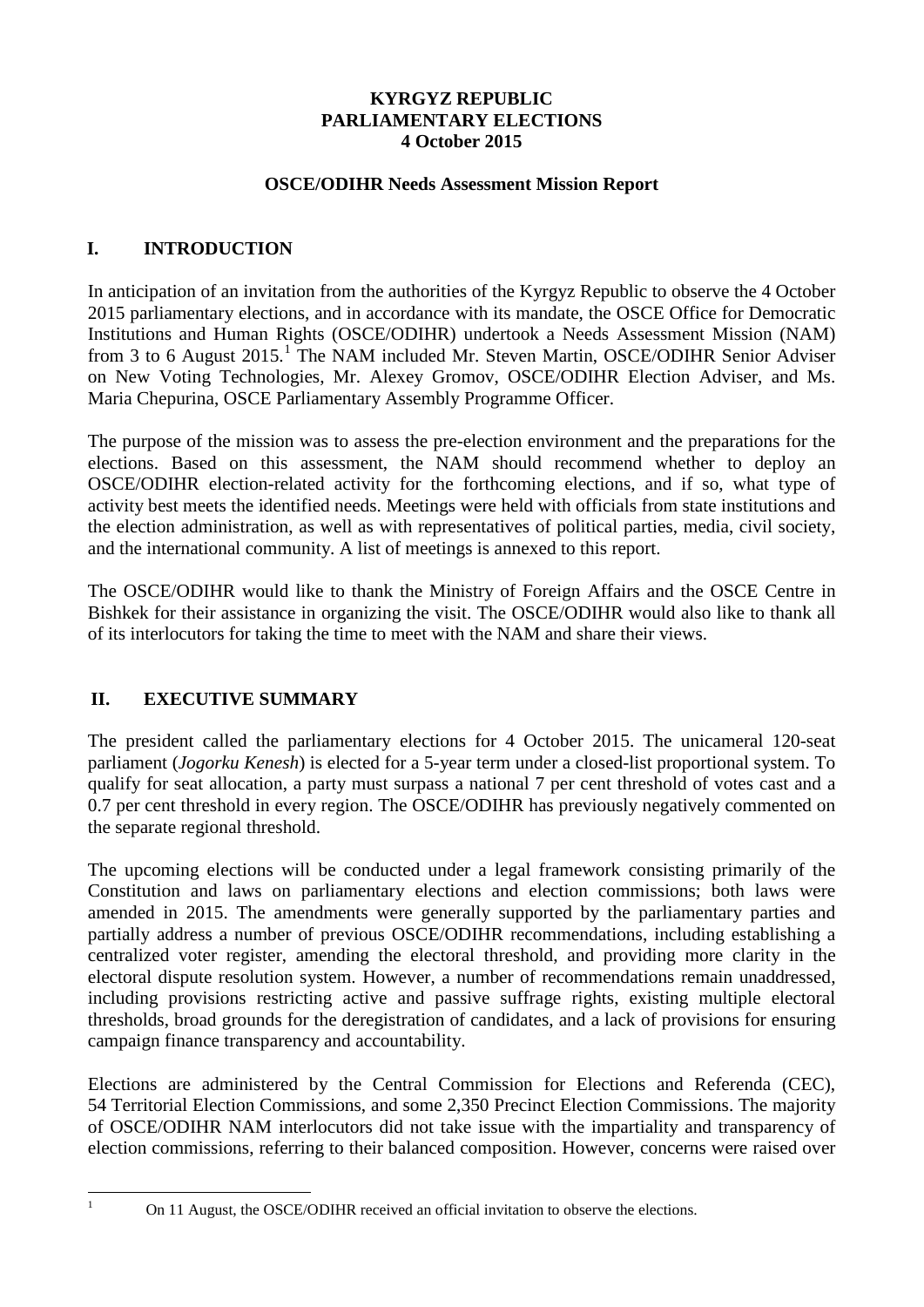the capacity of election commissions to undertake technical preparations, including their role in introducing a new voter registration system and ballot scanning technology for these elections, in particular on election day.

The right to vote is granted to citizens who reach 18 years of age by election day, except for those serving a prison sentence or declared incapacitated. For these elections, the voter registration process was considerably changed with the aim to improve the overall quality and accuracy of the voter register and to further enhance the overall conduct of the elections. Voter registration is passive and voter lists are extracted from the newly established Unified Population Register, which includes only those citizens who register their personal and biometric data. While most stakeholders support the concept of biometric identification, significant concerns were noted over the challenge of completing all aspects of such a complex process in time for the elections.

The political parties are entitled to nominate candidates and 34 parties declared their intention to stand for the elections. Independent candidates are not permitted to stand for the elections, which has also been negatively commented upon by OSCE/ODIHR in the past. The law sets special measures to enhance the participation of women, young people, national minorities, and persons with disabilities on party lists. Although the deposit for parties increased tenfold, the majority OSCE/ODIHR NAM interlocutors considered this as a positive step in facilitating the consolidation of political parties and did not deem it excessive. No concerns were expressed related to the registration procedures.

The election campaign starts on 4 September, although it was noted that some campaigning already began several months ago. While OSCE/ODIHR NAM interlocutors did not raise issues with the ability to campaign freely, the campaign is expected to be intense and focus on personalities, rather than on party platforms. Some concerns were also expressed about possible pressure on voters, misuse of state administrative resources, and vote-buying.

Political parties can fund their campaigns from their own resources and candidate funds and donations from individuals and legal entities. In 2015, the limits of these contributions were considerably increased. Several OSCE/ODIHR NAM interlocutors noted a lack of transparency related to campaign finance of many parties and the limited effectiveness of CEC oversight.

The Constitution provides for freedoms of expression, speech, press, and information. The OSCE/ODIHR NAM interlocutors did not express concerns over potential restrictions on the freedom of expression and the media's ability to cover campaign, but some anticipate possible pressure from government and business interests on media outlets, including the public broadcaster, KTRK. Contestants are entitled to free and paid airtime on an equal basis. The CEC and media interlocutors informed the OSCE/ODIHR NAM that no media monitoring will be undertaken to oversee compliance with requirements for unbiased coverage.

The 2015 amendments removed the dual jurisdiction of election commissions and courts over handling electoral disputes. The majority of complaints are considered by election commissions from lower to upper levels. CEC decisions are appealed in court. Complaints can be filed by all electoral stakeholders, but election results can only be appealed by contestants and observers. Although judicial procedures for violations of electoral rights are generally provided for by the law, several OSCE/ODIHR NAM interlocutors noted a lack of confidence in the effectiveness of the redress system.

The law provides for both citizen and international election observation. Political parties and several citizen organizations declared their intention to field observers on election day to increase the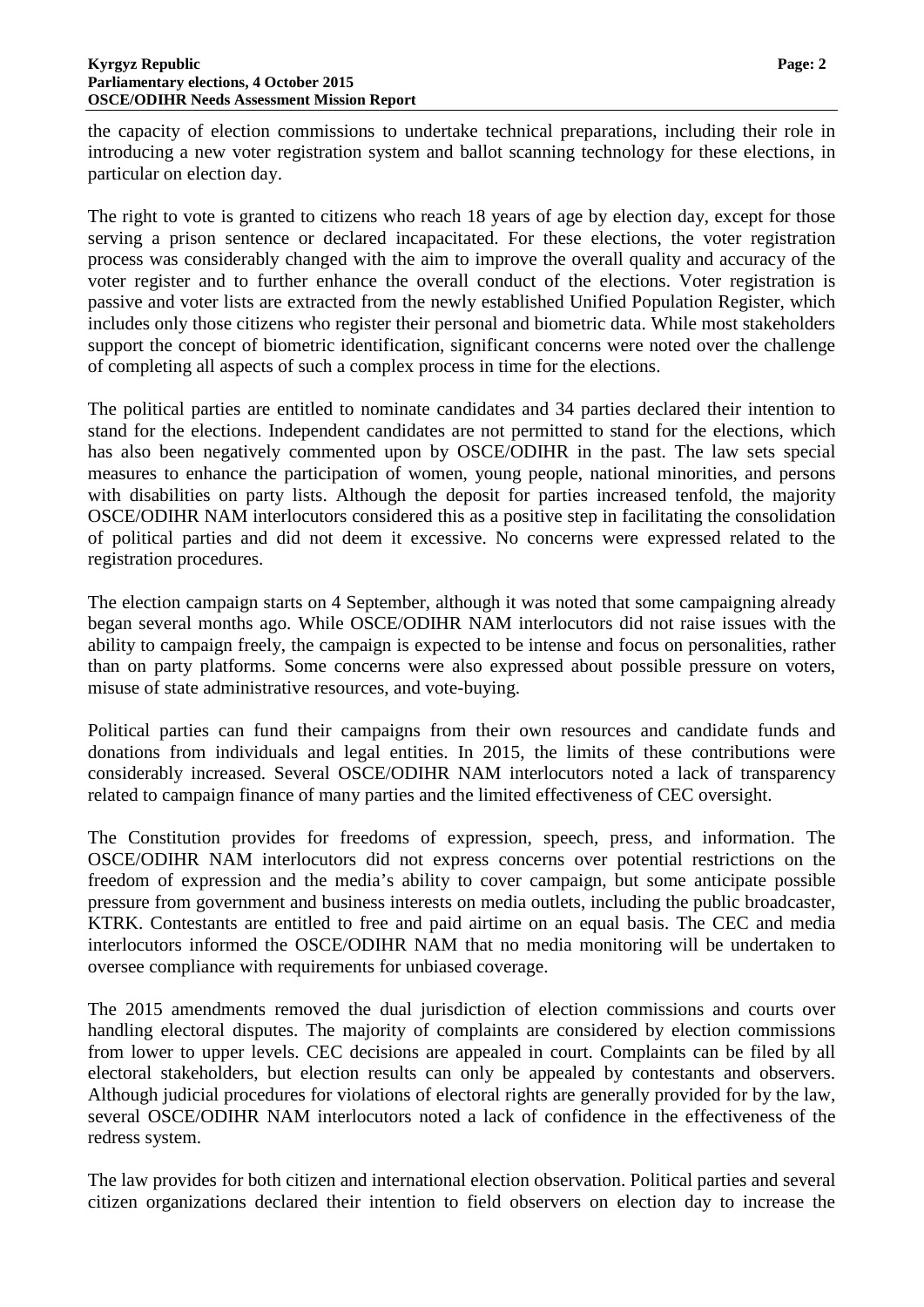transparency of the electoral process. Some civil society organizations also intend to observe voter registration, the campaign and campaign finance, as well as the voting rights of some categories of voters. The CEC issued a decision that it would start accrediting international observers for these elections only 30 days prior to election day, although they assured the OSCE/ODIHR NAM of prompt accreditation of observers to facilitate observation of all stages of the electoral process.

Interlocutors of the OSCE/ODIHR NAM underscored the need to observe the upcoming elections with a large presence, both during the campaign and on election day. Many expressed specific concerns with regard to the implementation of the amended legal framework, functioning of the new voter registration system, and election day procedures. A number of aspects could merit specific attention by an OSCE/ODIHR election observation activity, including campaign, campaign finance, and access to media. Representatives of official bodies emphasized that the electoral process would be transparent and demonstrate the continued consolidation of the democratic process, and also noted the value-added of an OSCE/ODIHR observation mission. They also welcomed any recommendations for potential improvement of the process.

Based on the findings of this report, the OSCE/ODIHR NAM recommends the deployment of an Election Observation Mission for the 4 October parliamentary elections. In addition to a core team of experts, the OSCE/ODIHR NAM recommends the secondment of 24 long-term observers from OSCE participating States to follow the election process countrywide, and 350 short-term observers to follow election day proceedings. In line with OSCE/ODIHR's standard methodology, the mission would include a media monitoring element.

### <span id="page-4-0"></span>**III. FINDINGS**

### <span id="page-4-1"></span>**A. BACKGROUND AND POLITICAL CONTEXT**

On 25 July, the president called the parliamentary elections for 4 October. The Constitution provides a semi-parliamentary system of government with legislative powers vested in the 120 member unicameral parliament (*Jogorku Kenesh*). As a result of the 2010 parliamentary elections, five parties gained representation in the parliament.<sup>[2](#page-4-2)</sup> In March 2014, a new governing coalition "For Statehood's Reinforcement" (the fourth since the 2010 elections) was created comprising *Ata Meken, Ar Namys,* and the Social Democratic Party of Kyrgyzstan.

In 2013, the president called to optimize electoral practices to ensure fair and transparent elections, which would be directly linked to the country's security and stability.<sup>[3](#page-4-3)</sup> In particular, the concepts of biometric population registration, a unified voter register and the use of ballot scanning technology were proposed as part of a strategy to decrease potential manipulation and improve electoral processes.

Political tensions remain in the country, with some political discourse focused on distinctions between the northern and southern regions. These elections will be the second parliamentary elections since the political transition and adoption of a new constitution in 2010. Authorities noted the importance of ensuring credible elections as a key aspect of the democratic process.

<span id="page-4-3"></span><span id="page-4-2"></span><sup>&</sup>lt;sup>2</sup> *Ata-Jurt*, *Ata Meken, Ar Namys, Respublika, and the Social Democratic Party of Kyrgyzstan.* See the [National Sustainable Development Strategy for the Kyrgyz Republic.](http://www.president.kg/files/docs/NSSD-final-version-eng-Feb4.doc)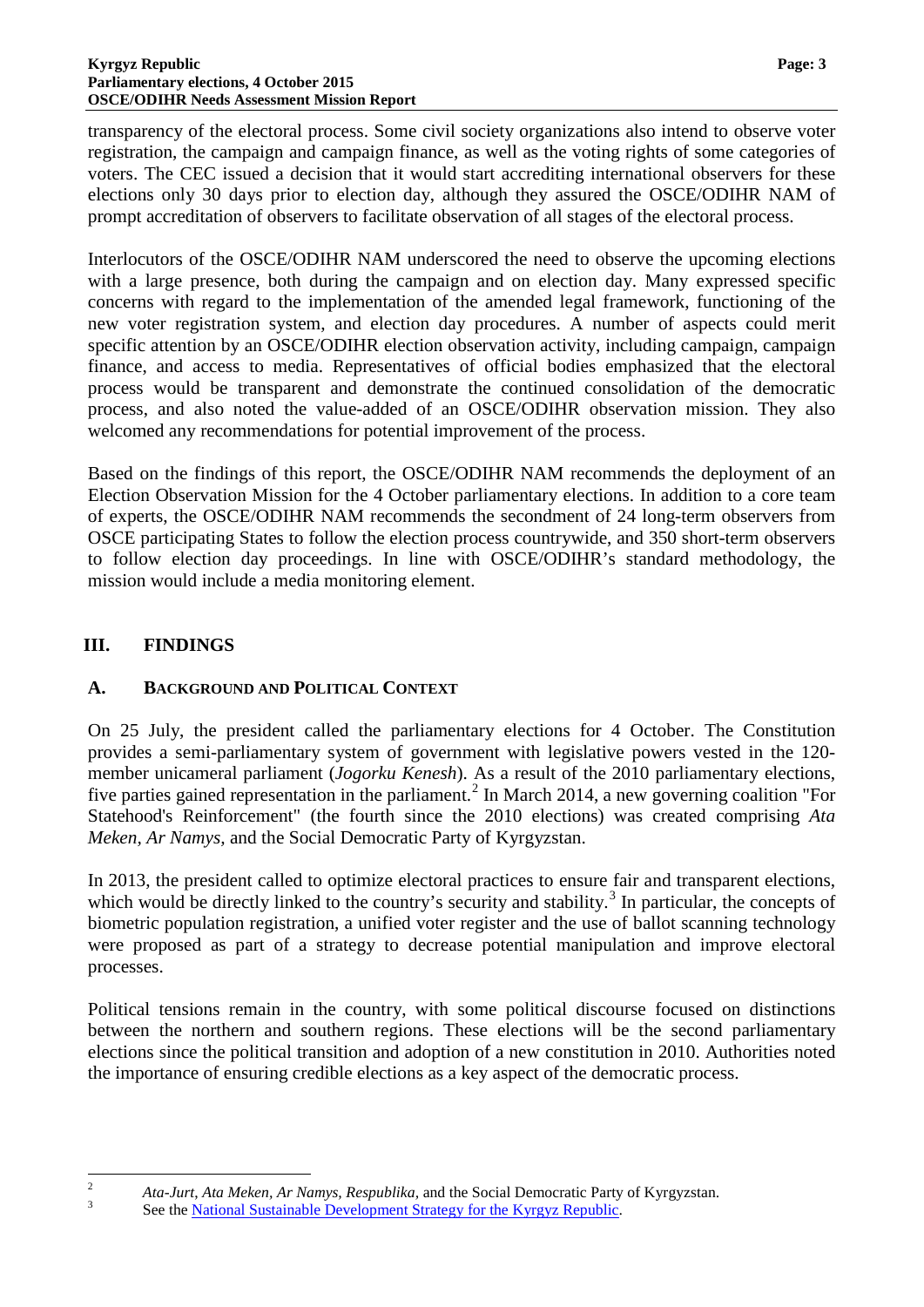The OSCE/ODIHR has previously observed eight elections and one referendum in the Kyrgyz Republic.<sup>[4](#page-5-1)</sup> The most recent OSCE/ODIHR election observation mission deployed for the 2011 presidential election concluded that "election was conducted in a peaceful manner, but shortcomings underscored that the integrity of the electoral process should be improved to consolidate democratic practice in line with international commitments. Candidate registration was inclusive, giving voters a wide choice, and the electoral campaign was open and respected fundamental freedoms. This was overshadowed by significant irregularities on election day, especially during the counting and tabulation of votes. Measures should be taken to improve voter lists, to amend electoral legislation and strengthen the polling process."

### <span id="page-5-0"></span>**B. LEGAL FRAMEWORK AND ELECTORAL SYSTEM**

The legal framework regulating parliamentary elections primarily includes the 2010 Constitution, Constitutional Law on Presidential and Parliamentary Elections (amended in April 2015; hereinafter Electoral Law) and the Law on Election Commissions to Conduct Elections and Referenda (amended in June 2015), provisions of the Code of Administrative Procedures and Criminal Code, as well as instructions and decisions of the Central Commission for Elections and Referenda (CEC). Secondary legislation governs the activities of media, non-governmental organizations, and political parties.

The Electoral Law was significantly amended in 2011 and 2015, following inclusive discussions among political parties, state institutions, and civil society. The amendments were supported overall by the parliamentary parties and partially addressed a number of previous OSCE/ODIHR recommendations, including establishing a centralized voter register, amending the electoral threshold, and providing more clarity in the electoral dispute resolution system. The amendments also provided other changes to the voter registration system, to election day procedures and campaign finance rules, as well as abolished early voting. The OSCE/ODIHR NAM was informed by certain political parties that some amendments to the electoral legislation ahead of the elections could still be considered.<sup>[5](#page-5-2)</sup>

Some previous OSCE/ODIHR recommendations remain unaddressed, including limitations to certain civil and political rights, such as right to stand for independent candidates, the right to vote and stand for individuals convicted of crimes regardless of their severity, existing double electoral thresholds, broad grounds for deregistration of candidates, extending gender distribution requirements for candidate lists, and the lack of effective provisions for transparency and accountability of campaign finance.<sup>[6](#page-5-3)</sup>

For these elections, the CEC has already passed several decisions clarifying aspects of the electoral process, including on the campaign and campaign coverage in media, campaign financing and reporting, complaints and appeals, and the activities of election observers.

Members of parliament (MP) are elected for a five-year term through a closed-list proportional system within a single nationwide constituency. To qualify for seat allocation, a party must surpass a 7 per cent threshold of votes cast nationwide and at least a 0.7 per cent in each of the seven

<span id="page-5-2"></span><span id="page-5-1"></span><sup>&</sup>lt;sup>4</sup> See all previous <u>OSCE/ODIHR reports on Kyrgyzstan</u>.<br>
<sup>5</sup> Section II.2.b of the 2002 Code of Good Practice in Electoral Matters of the European Commission For Democracy Through Law (Venice Commission) recommends that fundamental elements of electoral law should not be amended within the last 12 months before an election.<br>
<sup>6</sup> See also the OSCE/ODIHR and Venice Commission <u>Joint Opinion on Draft Electoral Law of the Kyrgyz</u>

<span id="page-5-3"></span>[Republic,](http://www.osce.org/odihr/119906) 16 June 2014.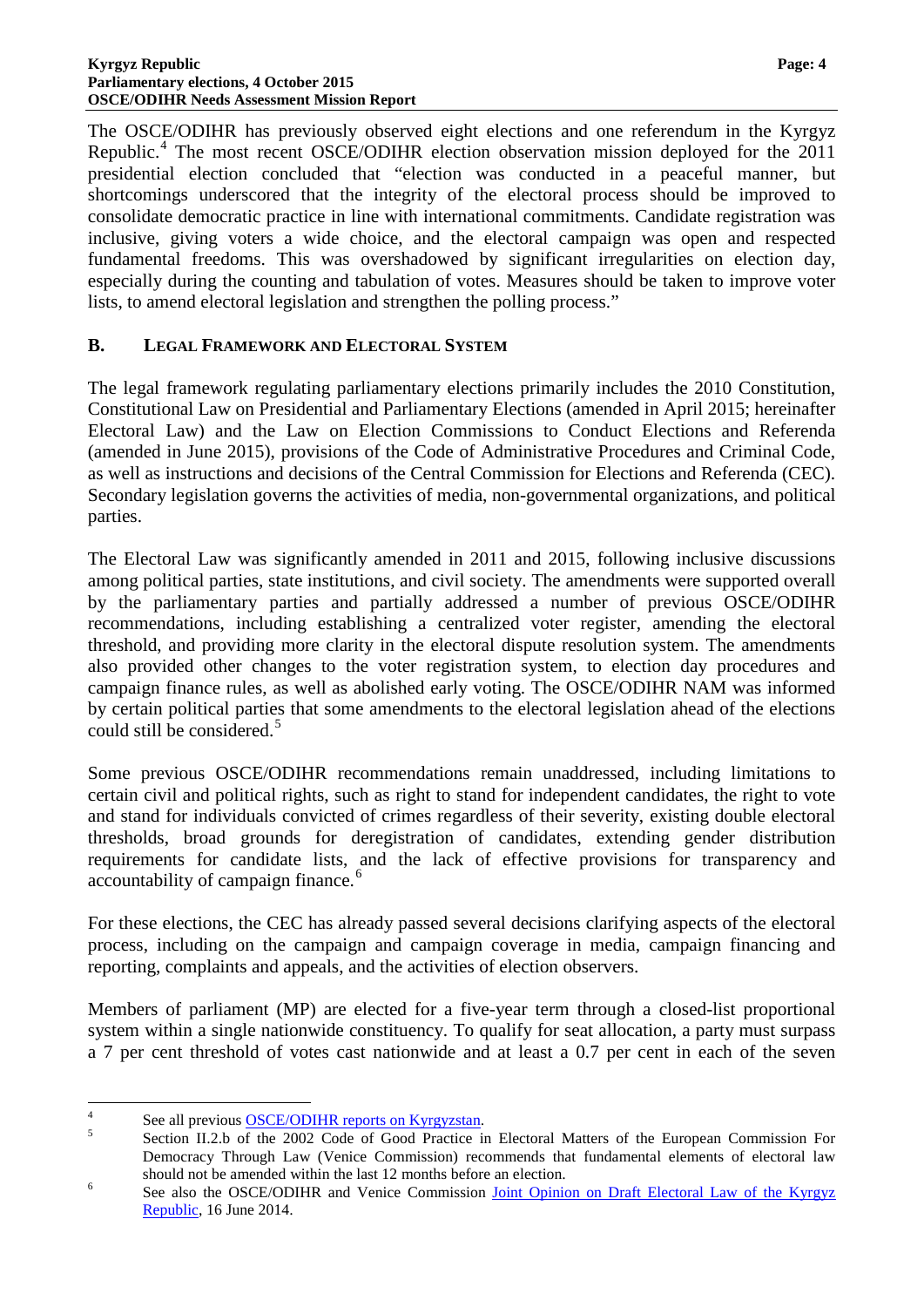regions and Bishkek and Osh cities.<sup>[7](#page-6-2)</sup> To avoid the dominance of any one party in parliament, the Constitution limits the number of seats that a single party can win to 65 regardless of the number of votes received. Both the regional threshold and the limit on seats have been criticized by OSCE/ODIHR in the past.

### <span id="page-6-0"></span>**C. ELECTION ADMINISTRATION**

Parliamentary elections are administered by a three-level structure: the CEC, 54 Territorial Election Commissions (TECs) and some 2,350 Precinct Election Commissions (PECs). Some 28 polling stations will be established at embassies and consulate offices to facilitate out-of-country voting.

The CEC is elected by parliament for a 5-year term and consists of 12 members. The president, parliamentary majority, and parliamentary opposition each nominate four members. The CEC chairperson and two deputies are elected from among its members. There are four female CEC members, including one deputy. After the registration of candidate lists, parties are entitled to each nominate a non-voting representative to the CEC.

The CEC is responsible for the conduct of the elections, including appointing TECs, registering candidate lists, establishing polling stations, and reviewing complaints against decisions of lowerlevel commissions. The CEC informed the OSCE/ODIHR NAM that it received international support for a number of projects aimed at contributing to the efficiency of the election administration and enhancing public confidence in the process, including on training, voter education, and new voting technologies.

TECs and PECs are formed for two-year terms and comprise representatives of political parties and local self-governing bodies. TECs are formed with no less than 11 members, and PECs are formed by the TECs with no less than 7 members. The law does not provide for gender requirements and criteria based on which TEC and PEC members should be selected by the relevant appointing commissions.

For the first time, all polling stations will be provided with ballot scanning technology. Although the law provides for automatic counting of votes, only the results of a parallel manual count will be legally binding.<sup>[8](#page-6-3)</sup>

The majority of OSCE/ODIHR NAM interlocutors did not take issue with the impartiality and transparency of the election administration, particularly referring to their balanced composition. However, concerns were raised over the capacity of election commissions to conduct technical preparations, including their role to introduce a new voter registration system and ballot scanning technology for these elections, in particular on election day.

### <span id="page-6-1"></span>**D. VOTER REGISTRATION**

The right to vote is granted to citizens who reach 18 years of age by election day. Citizens serving a prison sentence, irrespective of the severity of the crime committed, and those who are declared

<span id="page-6-2"></span><sup>&</sup>lt;sup>7</sup> Before the 2011 amendments, a party had to receive more than five per cent of the vote nationwide and at least a 0.5 per cent of the vote in each of the regions; both thresholds were calculated against the number of

<span id="page-6-3"></span>registered voters.<br><sup>8</sup> On 17 May, during local elections, the CEC piloted the use of the new technology at 49 polling stations. Besides some technical issues, the need for comprehensive voter education and training of polling staff was reported by the CEC.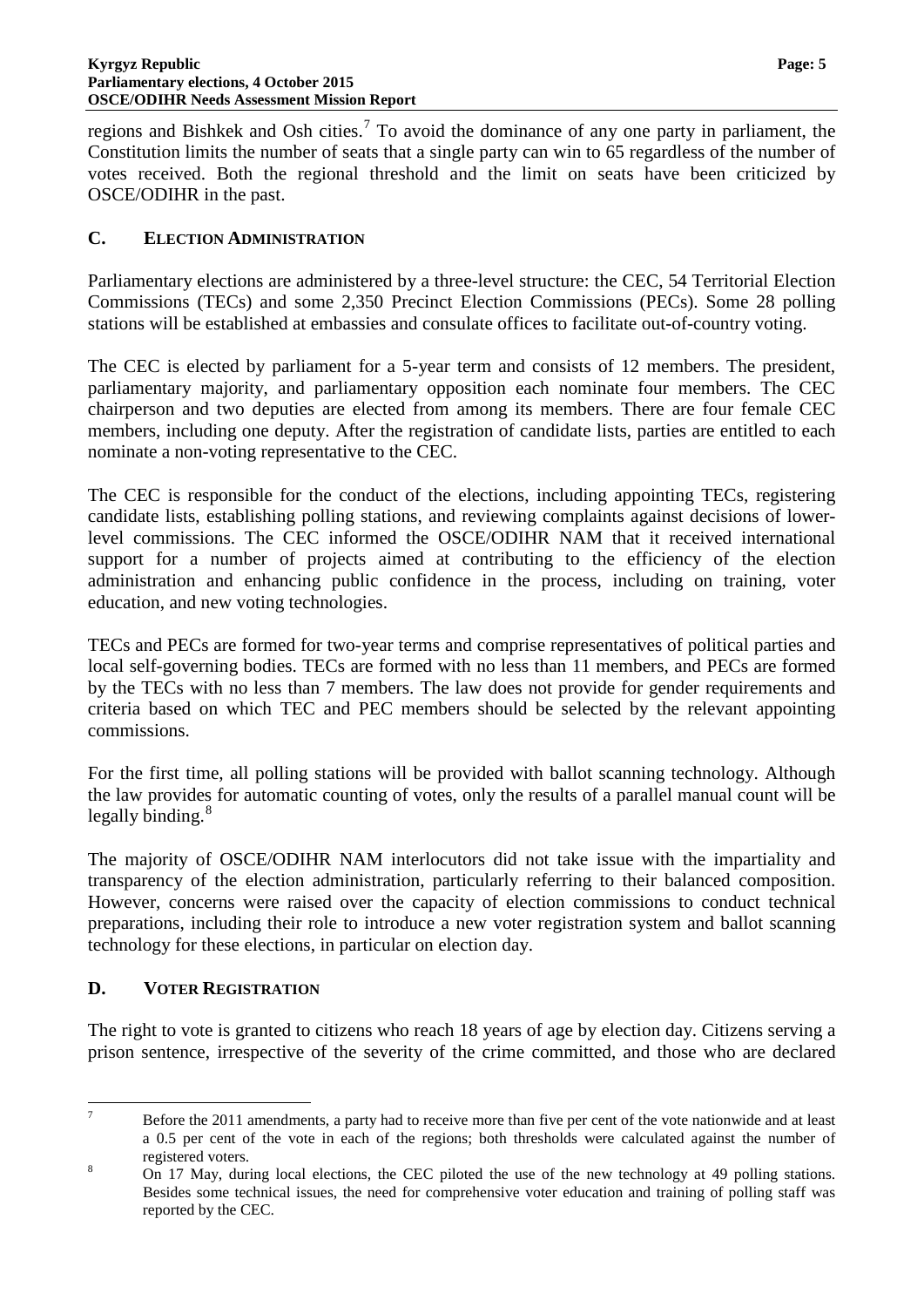incapacitated have no right to vote, despite previous OSCE/ODIHR and Venice Commission recommendations.

For these elections, a number of significant changes were introduced to the voter registration process with the aim of improving the overall quality and accuracy of the voter register and to further enhance the overall conduct of the elections. Voter registration is passive. Voter lists no longer fall under the auspices of the CEC, but are extracted from the newly established Unified Population Register (UPR), managed by the State Registry Service (SRS). The UPR includes citizens based on personal and biometric data (photo and fingerprints), which could eliminate the possibility of multiple entries and inclusion of deceased citizens.[9](#page-7-0)

The initiation of the UPR began in October 2014, and legal amendments prescribe that enrolment, including submission of biometric data, is compulsory to be able to vote. While SRS efforts, heavily supported by the international community, work to ensure an inclusive process, including mobile registration, many OSCE/ODIHR NAM interlocutors noted that public information on the process was insufficient. The SRS reported to the OSCE/ODIHR NAM that, based on existing voter lists complied by the CEC, approximately 2,400,000 voters have been included in the UPR, representing over 90 per cent of eligible voters.<sup>[10](#page-7-1)</sup> Ongoing efforts aim to capture remaining citizens not yet included in the UPR as well as to conduct testing of biometric data recognition for election day.<sup>[11](#page-7-2)</sup> As a result of SRS efforts to address inconsistencies with polling district boundaries, some 250,000 voters were reallocated to different polling stations.

While most stakeholders support the concept of biometric identification (ID), concerns were noted over the challenge of completing such a complex process in time for the elections, including the division of responsibilities between the CEC and SRS. In addition, some groups voiced objection to the mandatory submission of biometric data and its required use in order to vote, resulting in at least two cases being filed with the Constitutional Chamber of the Supreme Court, which have yet to be considered.[12](#page-7-3) A number of OSCE/ODIHR NAM interlocutors, including some authorities, expressed concerns with deficiencies in the current framework to adequately govern the use and protection of personal data.

From 15 August (50 days before election day), the SRS should compile voter lists and submit them to the CEC. From 20 August until 19 September, voters can confirm their data on posted lists at PECs, online or via a telephone hotline. During this time, voters may request to vote at their electoral address (temporary residence), or in case of omission, register their biometric data with the local authorities for inclusion in the UPR and voter list. The SRS noted that correcting voter information should not be necessary given the accuracy of the data on which the UPR was based.

Amendments reduced the permitted forms of voter ID for election day to either a biometric ID card or passport; other forms such as military or pensioner cards, are no longer accepted. Voters, including those who vote abroad and via mobile ballot box, will confirm their identity on election

<span id="page-7-0"></span><sup>&</sup>lt;sup>9</sup> The UPR is based on compiling and crosschecking information from four components: civil status registry, address register, passport registry, and biometric data.<br>
<sup>10</sup> The MFA estimates that approximately 20 per cent of previously registered voters abroad have thus far

<span id="page-7-1"></span>

<span id="page-7-2"></span>enrolled in the UPR, although estimates of their total number varies significantly.<br><sup>11</sup> Pilot tests took place on 17 May with samples of voters in selected polling districts; countrywide testing is expected from 12 August. While largely functional, testing showed a considerable time was required for the

<span id="page-7-3"></span>system to verify a voter's fingerprints and some four per cent of prints could not be recognized.<br>In May 2015, a Supreme Court judge who was reviewing whether the legislation on biometric data collection was constitutional was removed from the case and later dismissed.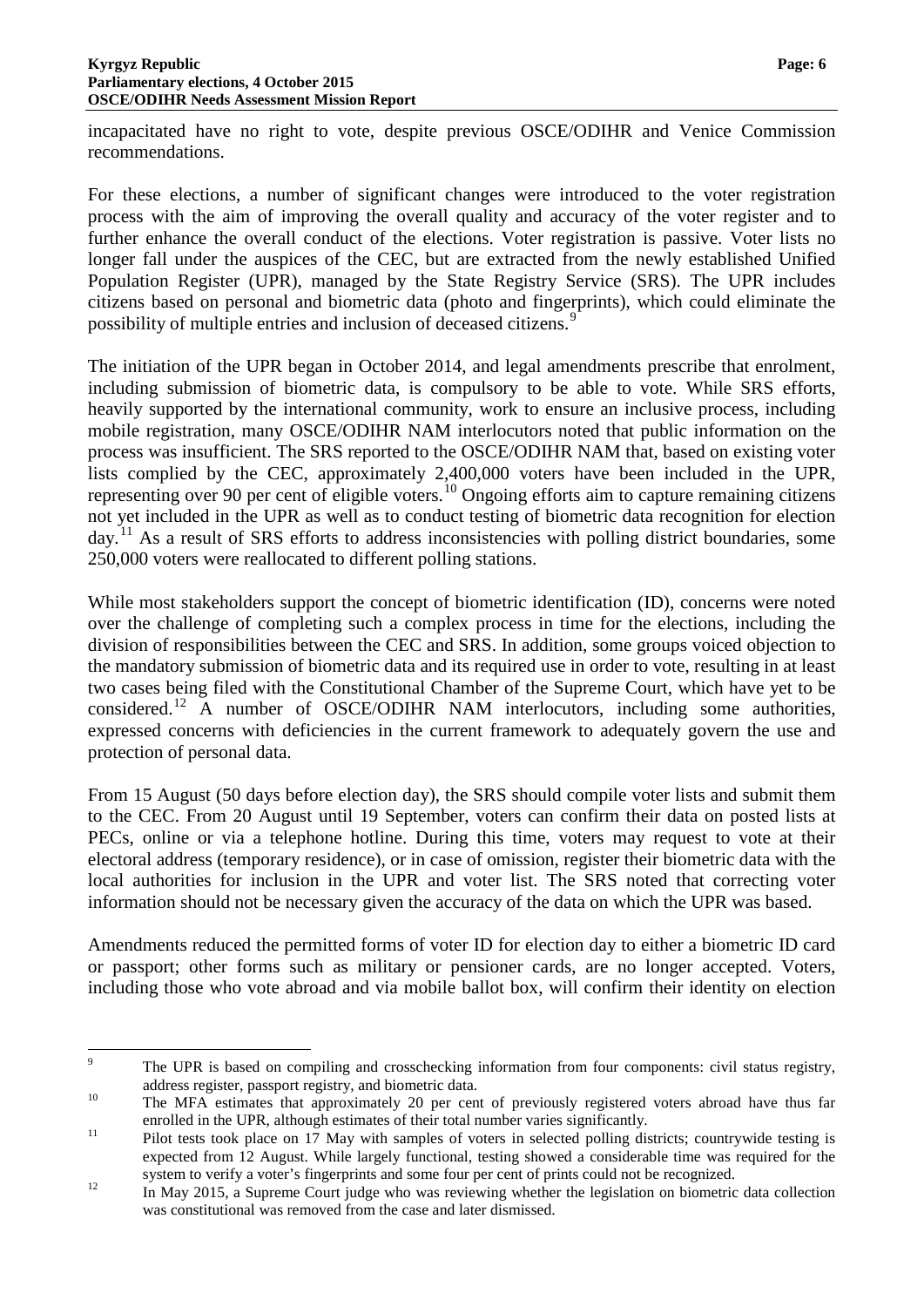day on the voter list through fingerprint matching, a process to be managed by SRS staff. The inking of voters, an important safeguard against multiple voting, has been abolished.

### <span id="page-8-0"></span>**E. CANDIDATE REGISTRATION**

Within the legal deadline, 34 political parties declared their intention to stand for elections and these parties can submit their candidate lists to the CEC until 25 August. Parties are entitled to submit lists with between 120 and 200 candidates and many OSCE/ODIHR NAM interlocutors mentioned perceived links between business ties of candidates and their position in the list. Candidates are required to possess voting rights and be above 21 years of age. Citizens are denied candidacy rights if they have criminal convictions that have not been cleared. Independent candidates are not permitted to contest parliamentary elections, which has also been negatively commented upon by OSCE/ODIHR in the past.<sup>[13](#page-8-2)</sup>

Special legislative measures aim to promote participation of underrepresented groups. A gender quota stipulates that no more than 70 per cent of candidates can be of the same gender with the list alternating at least every fourth name. At least 15 per cent of candidates on each list must be younger than 35, at least 15 per cent must belong to different national minorities, and every list should include at least two candidates with disabilities. These quotas apply to candidate lists rather than to the actual distribution of seats, and in case of resignation of an MP, the quotas may not be respected.

To register a candidate list, a party must pay a deposit of KGS five million.<sup>[14](#page-8-3)</sup> The amount of the deposit was increased tenfold compared to the previous elections. Despite being a potential obstacle for the participation of smaller parties, the majority OSCE/ODIHR NAM interlocutors consider this increase as a positive step facilitating the consolidation of political parties and providing more distinct choice for voters. The deposit is returned to those parties that receive more than five per cent of all votes cast.

The Electoral Law provides numerous and broad grounds for the cancellation of registration of candidates and candidate lists, including for campaign finance violations or in the event that campaign rules are not followed or election fraud is committed by candidates or party representatives. Despite disproportionate reasons for deregistration of candidates, previously criticized by OSCE/ODIHR and the Venice Commission, the OSCE/ODIHR NAM interlocutors did not express concerns related to the registration procedures or practices.

### <span id="page-8-1"></span>**F. CAMPAIGN AND CAMPAIGN FINANCE**

The official electoral campaign starts on 4 September and ends 24 hours before election day. The OSCE/ODIHR NAM was informed that some campaigning already began several months ago. While political parties did not raise issues with the ability to campaign freely, including in minority languages, some concerns were expressed to the OSCE/ODIHR NAM about a perceived selective approach of the CEC to address early campaigning by some contestants, potential pressure on voters, as well as a possible misuse of state administrative resources and vote-buying. Campaigning in public institutions is prohibited and campaign posters can only be displayed in public places designated by mayors. TECs are responsible for ensuring equal campaign conditions for parties.

<span id="page-8-2"></span><sup>&</sup>lt;sup>13</sup> Paragraph 7.5 of the 1990 OSCE Copenhagen Document states: "[The participating States will] respect the right of citizens to seek political or public office, individually or as representatives of political parties or organizations, without discrimination".<br>
14 Equal to some EUR 72,500 (1 EUR equals approximately 69 Kyrgyz Som, KGS).

<span id="page-8-3"></span>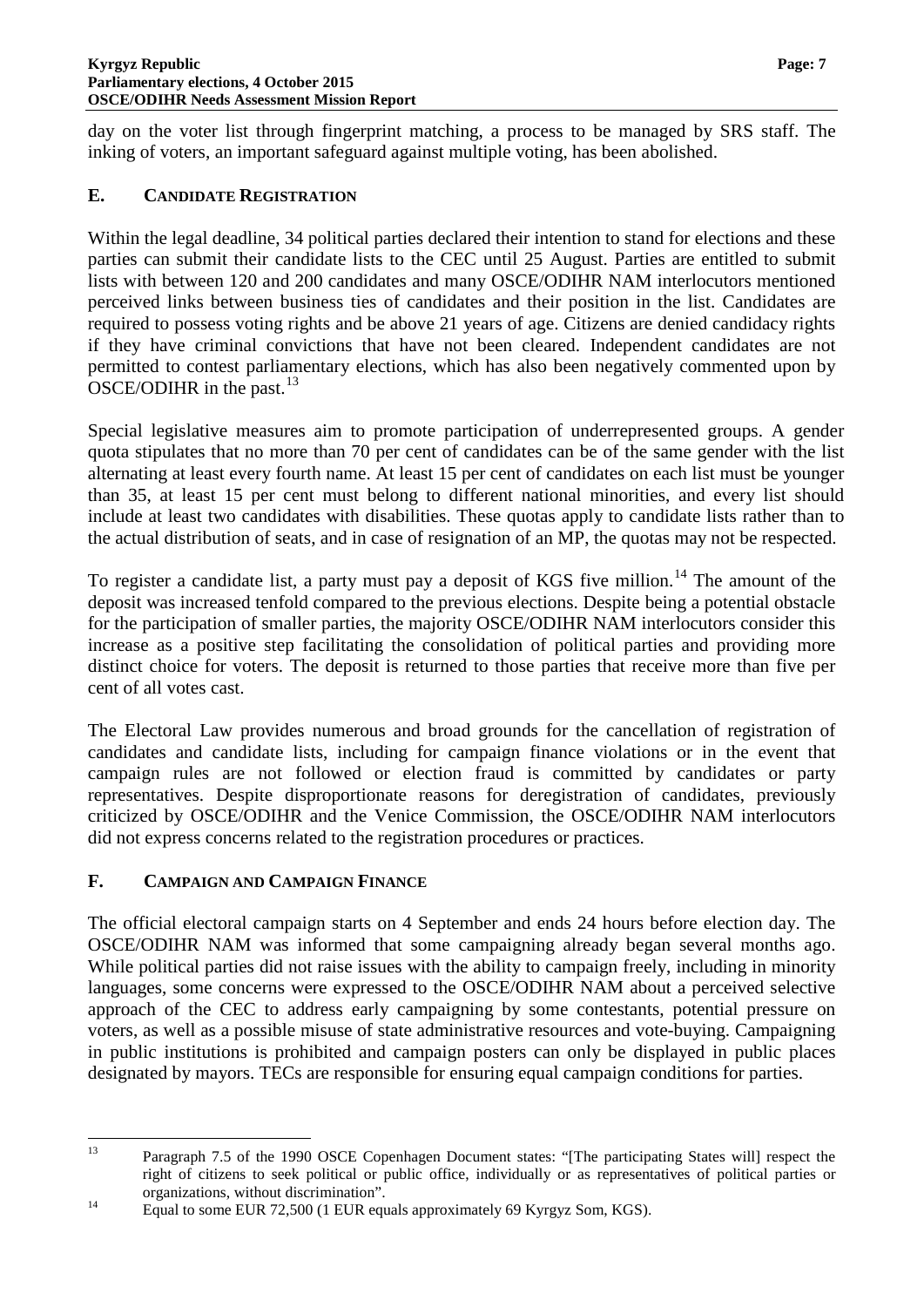#### **Kyrgyz Republic Page: 8 Parliamentary elections, 4 October 2015 OSCE/ODIHR Needs Assessment Mission Report**

The campaign is expected to focus on issues related to economic development, corruption, judicial reform, stability, and migration. Many OSCE/ODIHR NAM interlocutors opined that the campaign is expected to be intense and focus on personalities, rather than party platforms and noted that party offices in the regions were usually functional only during the campaign. Parties plan to centre campaign efforts around billboards, banners, rallies, door-to-door gatherings as well as advertisements in the media. A number of parties noted that they will use social media for campaign purposes. Although none of the interlocutors met with by the OSCE/ODIHR NAM anticipate obstacles with organizing campaign activities, some expressed concerns over potential biased coverage of the campaign by foreign media outlets.

There is no direct public financing of political parties. Parties can fund their campaigns from their own resources and those of their candidates, and donations from individuals and legal entities. The 20[15](#page-9-1) amendments considerably increased the limits on these contributions.<sup>15</sup> Foreign, state-owned or anonymous sources, as well as from religious and charitable organizations are prohibited. The campaign spending limit for a party was increased fivefold to KGS 500 million. Cash donations are prohibited and all campaign funds must be channelled through designated bank accounts, opened for the elections.

Control over campaign finances is vested with the CEC. Banks should regularly provide information to the CEC on party income and expenditures, which should be posted on the CEC's website, including before election day. Political parties are required to submit financial reports to the CEC no later than 10 days after the elections; however, the law does not require the reports to be published nor does it stipulate applicable sanctions if a party fails to submit them. Several OSCE/ODIHR NAM interlocutors noted the increasing importance of finances in the organizing of campaigns and in elections in general, and it was assumed that only a limited amount of campaign income and expenditures were actually reported by the majority of contestants.

### <span id="page-9-0"></span>**G. MEDIA**

Broadcast media are the main source of information, with public television and several Russian channels being the only ones providing nationwide coverage. Less than 200 newspapers are reportedly circulated, with the majority published once or twice a week. While the number of Internet users is still relatively low and confined to urban areas, the role of web-based news sources and social media as platforms for exchange of views is increasing.

The Constitution provides for freedoms of expression, speech, press, and information. The Constitution explicitly prohibits criminalizing defamation and insult was decriminalized in 2015. Despite the recent criminalization of false reporting of criminal acts, OSCE/ODIHR NAM interlocutors did not express concerns over potential restrictions of freedom of expression or of media's ability to cover important issues in the campaign.<sup>[16](#page-9-2)</sup> However, some OSCE/ODIHR NAM interlocutors anticipate possible pressure and influence over editorial policies from government and business interests, including on the public broadcaster, KTRK. A low level of analytical reporting from journalists and concentration of media ownership of private broadcasters were also mentioned as media-related issues.

<span id="page-9-1"></span><sup>&</sup>lt;sup>15</sup> While individuals and legal entities can donate to a party fund up to KGS 200,000 and KGS 3 million,

<span id="page-9-2"></span>respectively, a candidate can contribute up to KGS 1.5 million, and a party up to KGS 100 million.<br><sup>16</sup> See <u>Report by the OSCE Representative on Freedom of the Media</u> from 19 June 2014, which noted concerns with certain provisions with the amendments.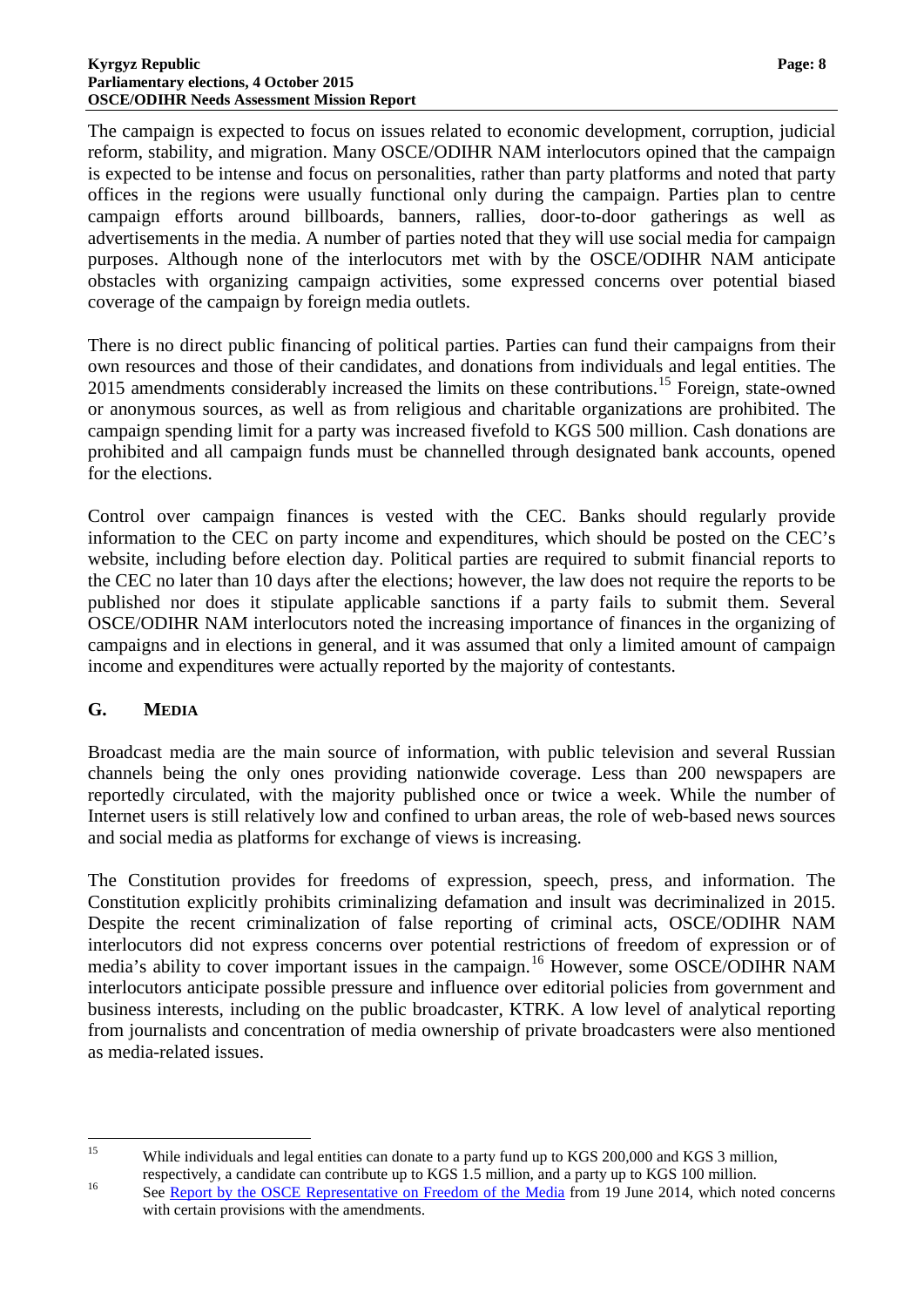#### **Kyrgyz Republic Page: 9 Parliamentary elections, 4 October 2015 OSCE/ODIHR Needs Assessment Mission Report**

According to the Electoral Law, public and private media are required to provide paid airtime and printed space to contestants on an equal basis. Parties standing for the elections are also entitled to free airtime and print space in state-funded media. Free airtime should be provided during primetime and should not be less than one hour per working day, per organization. At least onethird of free airtime should be used for debates and discussions on the basis of equal access for all contesting parties.<sup>[17](#page-10-2)</sup>

The CEC has established a working group on media to facilitate its legal obligation to oversee media compliance during the elections. The CEC and media interlocutors informed the OSCE/ODIHR NAM that no media monitoring will be undertaken, but that election commissions will respond to any media-related issues based on complaints filed. While various initiatives are being considered, OSCE/ODIHR NAM interlocutors noted the general lack of an adequate framework for media oversight.

### <span id="page-10-0"></span>**H. COMPLAINTS AND APPEALS**

The 2015 amendments dispense with the previous dual jurisdiction of election commissions and courts over electoral disputes. Campaign and campaign finance violations may be appealed to election commissions, and all decisions of lower-level election commissions are appealed to superior election commissions. All CEC decisions can be appealed to a district court in Bishkek and then further appealed to the Supreme Court. According to some OSCE/ODIHR NAM interlocutors, media-related disputes and complaints related to voter registration could be filed to first instance courts, although there was some uncertainty as to the jurisdiction over these issues.

Complaints and appeals can be filed by voters, political parties and candidates, their proxies, civil society organizations and observers. Voters and civil organization cannot appeal election results. Complaints can be filed within two days after a violation, while complaints against the election results and all appeals against the decisions can be filed within three days. The election commissions and first instance courts have to decide on complaints and appeals within three days or, if additional investigation is required, within five days. The Supreme Court considers all cases within five days and its decisions are final. If a complaint or appeal is filed less than two days before election day, it should be considered immediately.

The Supreme Court informed the OSCE/ODIHR NAM about ongoing trainings provided to judges and election commissioners with regards to the amended legislation. Although judicial procedures for violations of electoral rights are generally provided for by the law, several OSCE/ODIHR NAM interlocutors noted a lack confidence in the effectiveness of the redress system, in particular given the central role played by election commissions.

### <span id="page-10-1"></span>**I. ELECTION OBSERVATION**

The law provides for both citizen and international observation of elections. Political parties declared to the OSCE/ODIHR NAM their intention to field observers to polling stations on election day to increase the transparency of the electoral process. Several citizen observer groups also intend to observe election day procedures as well as other aspects of the process, including voter registration, the campaign and campaign finance provisions, as well as the voting rights of some categories of voters.

<span id="page-10-2"></span><sup>&</sup>lt;sup>17</sup> The KTRK informed the OSCE/ODIHR NAM, that it will allocate airtime for debates, which will be repeated next morning in the Russian language.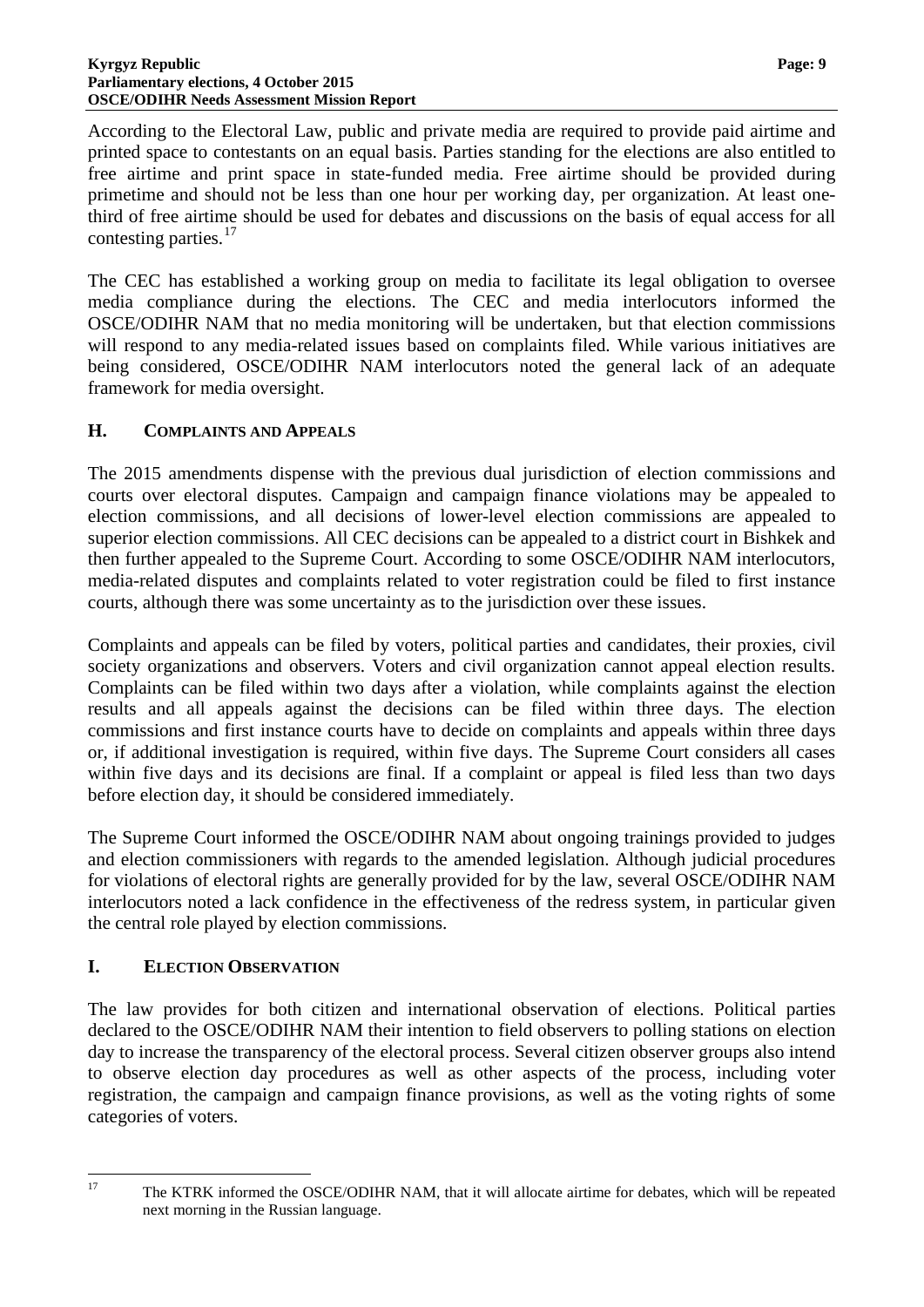The CEC issued a decision that it would start accrediting international observers only 30 days prior to election day. However, the CEC and MFA assured the OSCE/ODIHR NAM of prompt accreditation of OSCE/ODIHR observers to facilitate observation of all stages of the electoral process if and when a mission was deployed.

### <span id="page-11-0"></span>**IV. CONCLUSION AND RECOMMENDATION**

Interlocutors met with by the OSCE/ODIHR NAM underscored the need to observe the upcoming elections with a large presence, both during the campaign and on election day. Many expressed specific concerns with regard to the implementation of the amended legal framework, functioning of the new voter registration system, and election day procedures. A number of aspects could merit specific attention by an OSCE/ODIHR election observation activity, including campaign, campaign finance, and access to media. Representatives of official bodies emphasized that the electoral process would be transparent and demonstrate the continued consolidation of the democratic process, and also noted the value-added of an OSCE/ODIHR observation mission and welcomed any recommendations for potential improvement of the process.

Based on the findings of this report, the OSCE/ODIHR NAM recommends the deployment of an Election Observation Mission for the 4 October parliamentary elections. In addition to a core team of experts, the OSCE/ODIHR NAM recommends the secondment of 24 long-term observers from OSCE participating States to follow the electoral process countrywide, and 350 short-term observers to follow election day proceedings. In line with OSCE/ODIHR's standard methodology, the EOM would include a media monitoring element.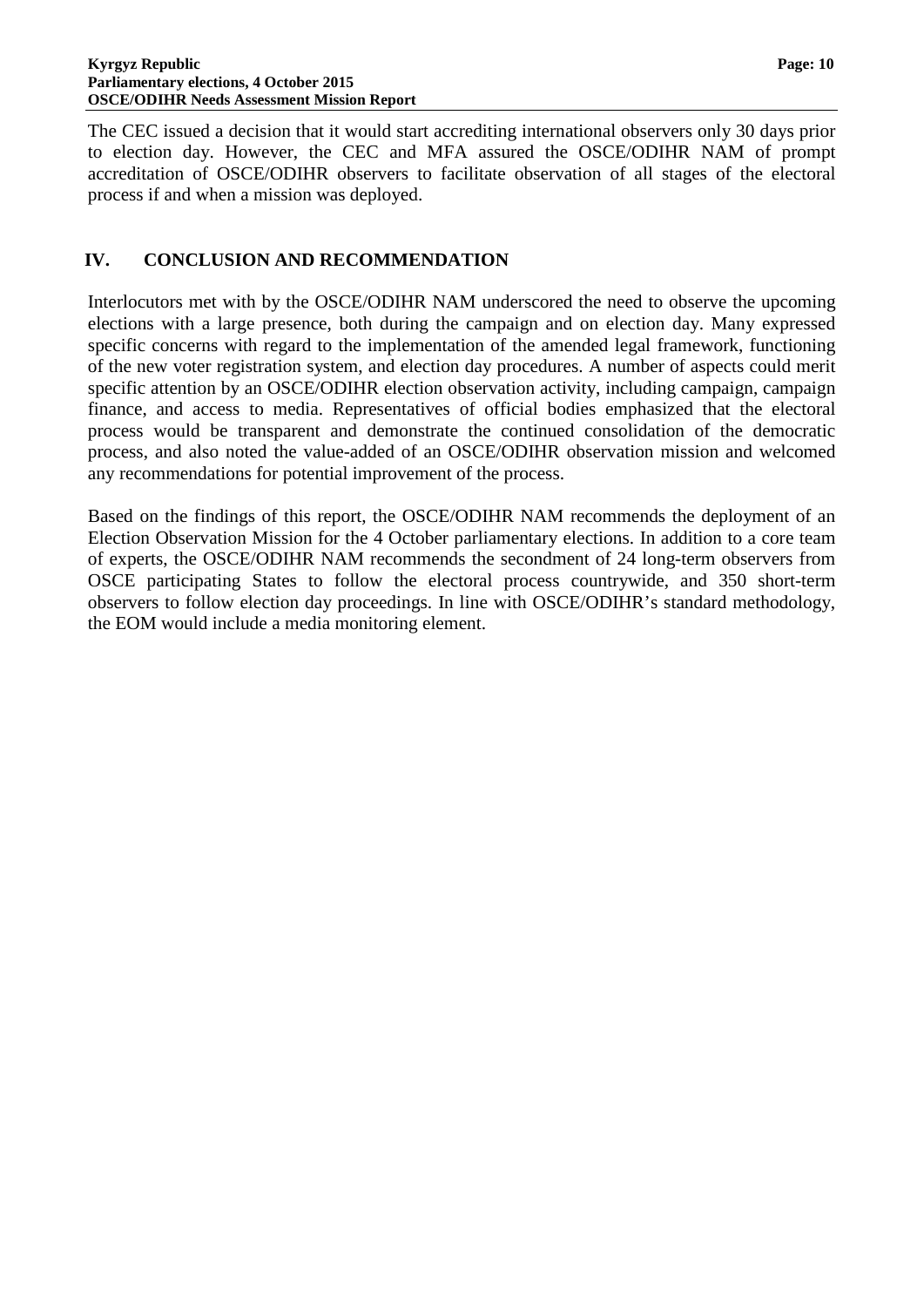### <span id="page-12-0"></span>**ANNEX: LIST OF MEETINGS**

### **Ministry of Foreign Affairs**

Daniyar Sydykov, Executive Secretary Daniyar Mukashev, Director of the Department of International Organizations and Security Nazik Moldotasheva, Attaché of the Department of International Organizations and Security

## **Parliamentary Committee of Human Rights, Constitutional Legislation and State Structure**

Natalya Nikitenko, Head

### **Presidential Administration**

Anarbek Ismailov, Head of Legal Department Maksat Sazykulov, Deputy head of the Department of State and Territorial Management

### **Central Commission for Elections and Referenda**

Gulnar Dzhurabaeva, Vice-Chairperson Dzharkyn Bapanova, Member Aziz Dzhabiev, Head of the Department of Information Politics and International Cooperation Liudmila Kutueva, Head of Section for International Cooperation

### **Supreme Court**

Gulbara Kalieva, Deputy Chairperson Dilara Arstanbaeva, judge Ulanbek Tumanbaev, Cholpon Kasymbekova, International department Ainura Toktosheva, press-secretary

### **State Registration Service**

Dastan Dogoev, Deputy Chairperson Nazik Shatmanova, Head of International Cooperation Department

### **Political Parties**<sup>[18](#page-12-1)</sup>

Bolot Otumbaev, Head of Campaign, Social-Democratic Party of Kyrgyzstan Felix Kulov, MP, *Ar-Namys* Ruslan Kazakbaev, Head of Campaign, *Resbulika-Ata-Jurt* Nurlan Shakhiev, Deputy Head of Campaign, *Resbulika-Ata-Jurt* Kanat Midin Uulu, Leader of Youth Branch, *Resbulika-Ata-Jurt*

### **Media**

Ilim Krypbekov, Director General, Public Broadcasting Corporation Zarema Kolkombaeva, External Relations Officer, Public Broadcasting Corporation Adelya Laisheva, Debate Programme Co-Ordinator, Public Broadcasting Corporation Shirin Asanakunova, correspondent, Public Broadcasting Corporation Zhyldyzbek Ibraliev, correspondent, Interfax

### **Civil Society**

Bektur Osmonbaev, Senior Lawyer, Legal Clinic "*Adilet*" Tolekan Ismailova, Head , Human Rights Movement "*Bir Duino-Kyrgyzstan"* Cholpon Omurkanova, Public Fund "*Eagl*" Cholpon Abjanarova, Head of Public Fund "*Eagl*"

<span id="page-12-1"></span><sup>&</sup>lt;sup>18</sup> OSCE/ODIHR NAM requested meetings with representatives of all parliamentary factions.